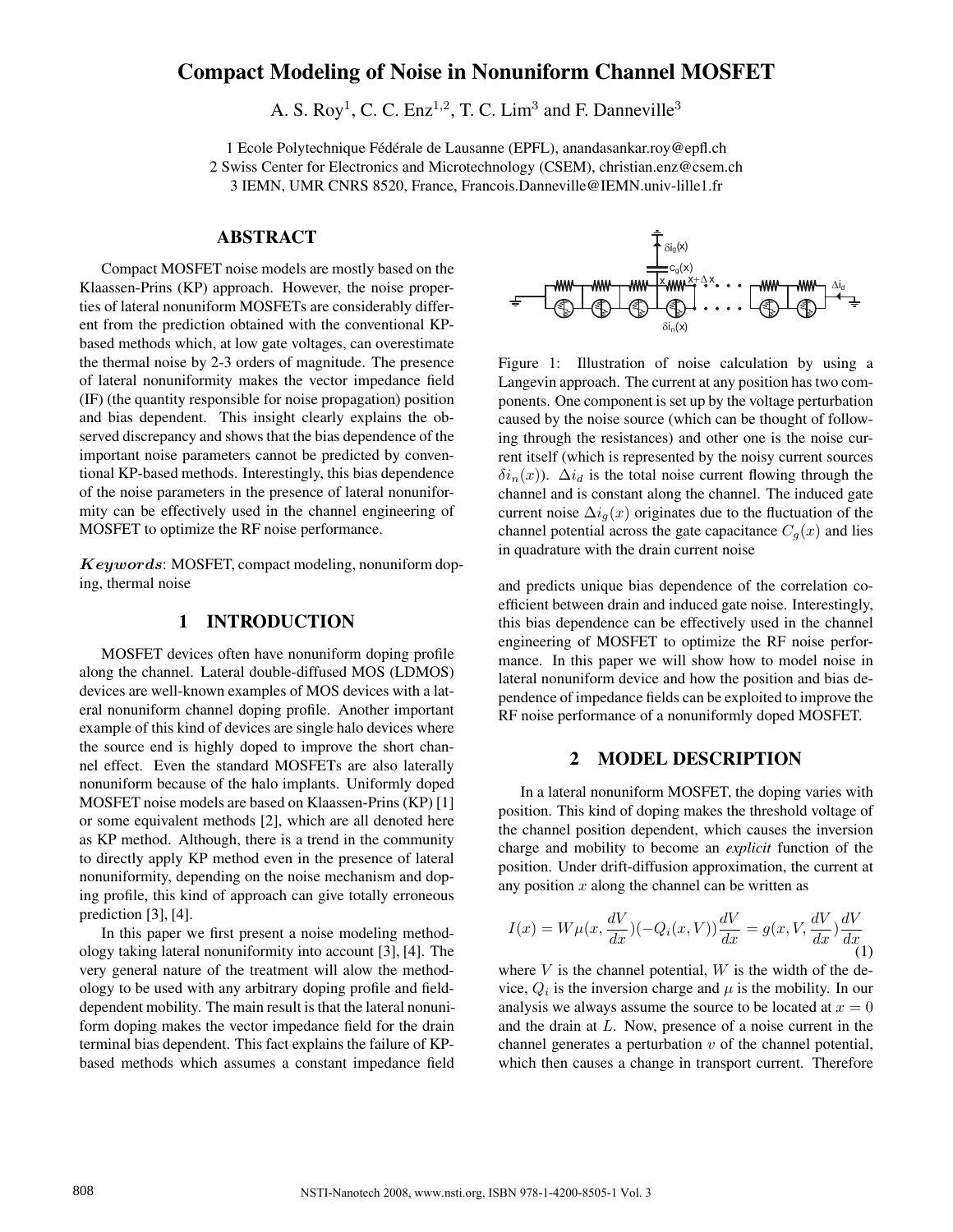the total current flowing at position  $x$  can be expressed as a sum of transport current (including the effect of perturbation in channel potential) and the noise current itself. Fig. 1 illustrates this situation. So the effect of adding the Langevin noise source  $\delta i_n(x)$  in (1) can be written as

$$
I_0(x) + i_d(x) = g\left(x, V_0 + v, \frac{d(V_0 + v)}{dx}\right) \frac{d(V_0 + v)}{dx} + \delta i_n(x),
$$
\n(2)

where  $I_0(x)$  and  $V_0$  are the unperturbed current and voltage in the channel and  $i_d(x)$  is the total noise current at the position  $x$ . In the following derivation, subscript '0' will be used to denote unperturbed quantities and  $\frac{dV}{dx}$  and E will be used interchangeably. Using a perturbation analysis [3], [4],  $i_d(x)$ can be expressed as

$$
i_d(x) = \frac{g_0 + \frac{\partial g_0}{\partial E_0} E_0}{g_0} \cdot \frac{d}{dx} (g_0 v) - \frac{\partial g_0}{\partial x} v + \delta i_n(x). \quad (3)
$$

As  $i_d(x) = \Delta i_d$  is constant along the channel, we can express equation (3) as

$$
\frac{d}{dx}(g_0v) - \frac{1}{g_0}\left(\frac{g_0}{g_0 + \frac{\partial g_0}{\partial E_0}E_0}\right)\frac{\partial g_0}{\partial x}(g_0v) =
$$
\n
$$
\frac{g_0}{g_0 + \frac{\partial g_0}{\partial E_0}E_0}(\delta i_n(x) - \Delta i_d).
$$
\n(4)

This equation can be thought of a first order ODE with respect to  $g_0v$  with an integration factor  $R(x)$  given by

$$
R(x) = \exp\left(-\int_0^x \frac{1}{g_0} \left(\frac{g_0}{g_0 + \frac{\partial g_0}{\partial E_0} E_0}\right) \frac{\partial g_0}{\partial x} dx\right).
$$
 (5)

Multiplying both sides by  $R(x)$  and defining  $f(x)$  as

$$
f(x) = \frac{g_0 R(x)}{g_0 + \frac{\partial g_0}{\partial E_0} E_0},\tag{6}
$$

we obtain

$$
\frac{d(R(x)g_0v)}{dx} = f(x)\left(\delta i_n(x) - \Delta i_d\right). \tag{7}
$$

Now we integrate both sides from 0 to L. Noticing that  $\Delta i_d$ is constant along the channel and  $v$  vanishes at the end points, we obtain the total drain current  $\Delta i_d$  as

$$
\Delta i_d = \frac{\int_0^L f(x)\delta i_n(x)dx}{\int_0^L f(x)dx} = \int_0^L \Delta A_d(x)\delta i_n(x)dx, \quad (8)
$$

where, IF for drain,  $\Delta A_d(x)$ , is clearly

$$
\Delta A_d(x) = \frac{f(x)}{\int_0^L f(x)dx}.\tag{9}
$$

It is easy to check that when there is neither nonuniformity nor mobility degradation,  $f(x)=1$  and (8) reduces to



Figure 2: Plot of drain thermal noise PSD versus gate voltage for a lateral nonuniform MOSFET at  $V_{DS} = 0$ . The structure simulated has a source doping of  $5 \times 10^{17}$  cm<sup>-3</sup> and a drain doping of  $1 \times 10^{16}$  cm<sup>-3</sup> (with a gaussian profile [1]), channel length of 2  $\mu$ m, width of 1  $\mu$ m, and a oxide thickness of 8 nm

 $\Delta i_d = \int_0^L$  $\int_0^L \delta i_n(x) dx/L$  (final result of KP method) and in the presence of mobility degradation only, it reduces to our previous result [2].

To calculate the induced gate current we need to find out the voltage perturbation induced by this elementary noise source as a function of position. A potential fluctuation  $v(x)$ between x and  $x + \Delta x$  causes a fluctuation of the gate current by capacitive coupling. Therefore, the gate noise current  $\Delta i_q$  is given by

$$
\Delta i_g = -j\omega W \int_0^L C_g(x)v(x)dx,\tag{10}
$$

where  $C_g = \frac{dQ_g}{dV}$ ,  $Q_g$  is the charge stored per unit area in the gate. Integrating (4) we obtain  $v(x)$  as

$$
v(x) = \frac{1}{R(x)g_0} \int_0^x f(x_1) (\delta i_n(x_1) - \Delta i_d) dx_1.
$$
 (11)

Therefore  $\Delta i_g$  becomes

$$
\Delta i_g = -j\omega W \int_0^L \frac{C_g(x)}{R(x)g_0} \int_0^x f(x_1) \left(\delta i_n(x_1) - \Delta i_d\right) dx_1 dx.
$$
\n(12)

We introduce the notation

$$
\lambda(x) = \int_0^x \frac{C_g(x)}{R(x)g_0} dx,\tag{13}
$$

and integrating by parts we obtain

$$
\Delta i_g = -j\omega W \left( \lambda(L) \int_0^L f(x) \delta i_n(x) dx - \int_0^L \lambda(x) f(x) \delta i_n(x) dx -\lambda(L) \Delta i_d \int_0^L f(x) + \Delta i_d \int_0^L \lambda(x) f(x) dx \right).
$$
\n(14)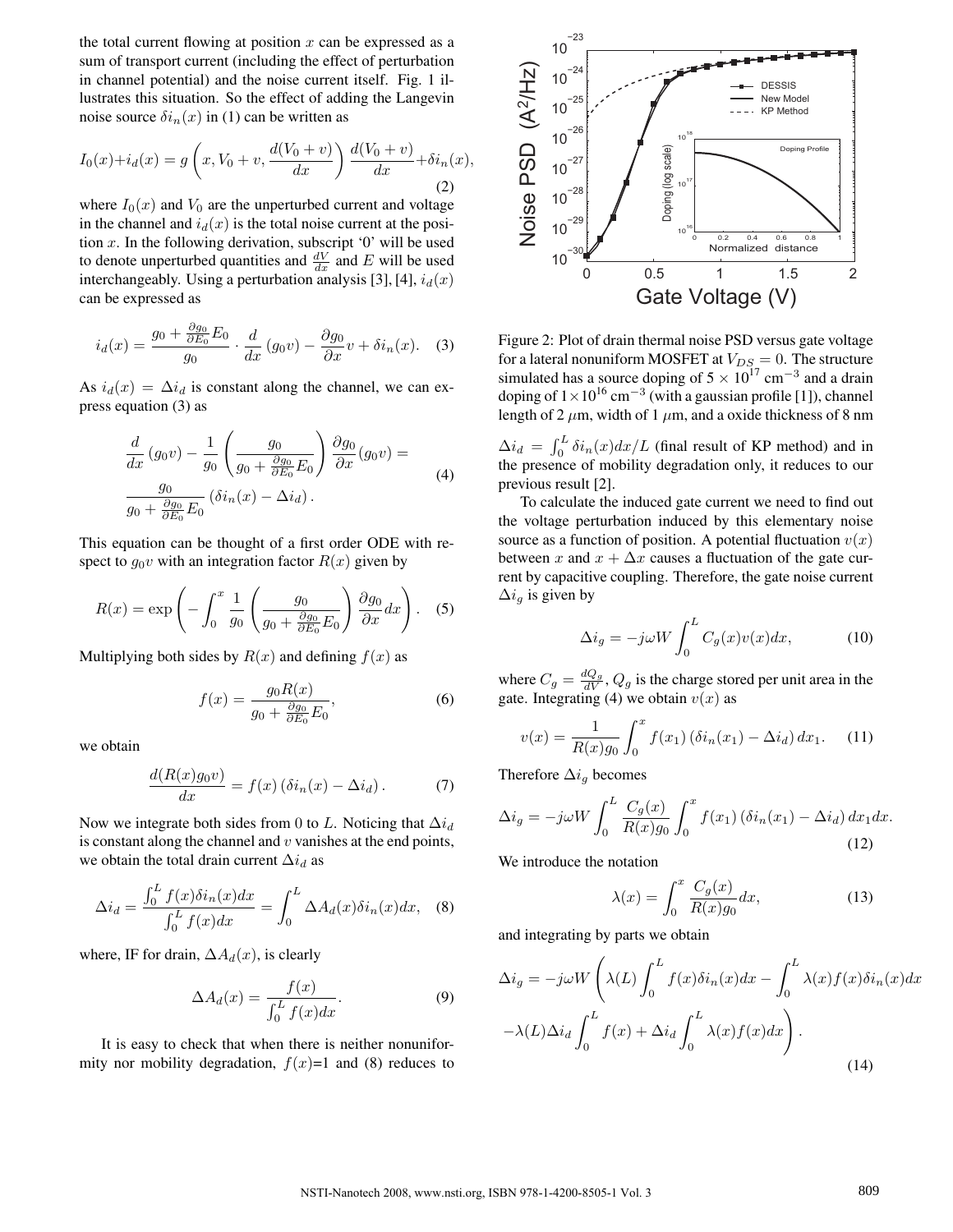

Figure 3: Profile of squared drain IF (normalized with respect to the inverse of channel length) and inversion charge density (normalized by  $C_{ox}U_T$ ) at  $V_{DS} = 0$  (a) for low gate voltage ( $V_G = 0.7$  V) and (b) for high gate voltage ( $V_G = 1.2$  V). The PSD of the local noise source is proportional to the inversion charge. For normal MOSFET the normalized IF is equal to 1 but it is peaked near the source for lateral nonuniform MOSFET. This considerably changes the noise behavior of lateral nonuniform MOSFET

To clearly understand why conventional KP-based methods fail for a nonuniform MOSFET, let us ignore the effect of field-dependent mobility, which implies  $\partial g/\partial E = 0$ . Therefore,  $f(x)$  now becomes

$$
f(x) = \exp\left(-\int_0^x \frac{1}{g} \frac{\partial g}{\partial x} dx\right).
$$
 (15)

Once the  $\Delta A_k$ s are calculated, PSDs and cross PSDs are easily obtained. We will assume that the noise sources are spatially uncorrelated. So the PSD of the local noise source  $S_{\delta i_n^2}(x, x')$  can be written as

$$
S_{\delta i_n^2}(x_1, x_2) = S_{\delta i_n^2}(x_1)\delta(x_1 - x_2). \tag{16}
$$

Therefore the drain current PSD  $S_{i_q}^2$ , gate PSD  $S_{i_g}^2$ , and cross PSD  $S_{i_d i_g}$  become

$$
S_{i_d^2} = \int_0^L |\Delta A_d|^2 S_{\delta i_n^2} dx,\tag{17}
$$

$$
S_{i_g^2} = \int_0^L |\Delta A_g|^2 S_{\delta i_n^2} dx,\tag{18}
$$

$$
S_{i_g i_d} = \int_0^L \Delta A_g \Delta A_d^* S_{\delta i_n^2} dx.
$$
 (19)

The analytical method we just developed is applicable to any kind of noise mechanism. However, the PSD of the local noise source  $S_{\delta i_n^2}$  depends on the noise mechanism and needs to be chosen carefully. In the rest of the paper we will consider mainly thermal noise. For thermal noise  $S_{\delta i_n^2}$  =  $4 \cdot q \cdot W \cdot Q_{inv} \cdot D_n$ , where  $D_n$  is the noise diffusivity [5], [6]. Details about the definition of  $S_{\delta i_n^2}$  and  $D_n$  can be found in [5]–[7]. For simple electron mobility model this definition of  $S_{\delta i_n^2}$  reduces to the one used in [8] i.e.  $S_{\delta i_n^2} = 4kT_Lg$ , where  $T_L$  is the lattice temperature and k is the Boltzmann's constant.

### 3 EFFECT OF LATERAL NONUNIFORM DOPING ON DRAIN NOISE

In a lateral nonuniformly doped MOSFET, the doping varies with position. This kind of doping makes the threshold voltage of the channel position dependent and application of KP-based method in this situation can give totally erroneous prediction. Fig. 2 illustrates this by a plot of the drain current PSD for thermal noise in equilibrium versus the gate voltage obtained from a 2-D device noise simulation (DESSIS) and the noise PSD predicted by the KP method. The figure clearly shows that even in equilibrium, at low value of gate voltages the KP method grossly overestimates (by 2-3 orders of magnitude) the noise.

In a uniformly doped MOSFET  $\partial g/\partial x = 0$ , which results in  $f(x) = 1$  and hence  $\Delta A_d(x) = 1/L$  (see (9)). The point is, IF in a uniformly doped MOSFET is independent of position and bias, whereas in nonuniform MOSFET it depends on both position and bias (because of the non vanishing  $\partial q/\partial x$ ). Now the question is why is this effect so much pronounced at low gate voltages? The answer lies in the doping profile of these devices. The source end has a much higher doping than the drain end which results in a higher threshold voltage at the source end compared to the drain end. At low gate voltages the source will be in weak inversion and the drain will be in strong inversion. In this case, since  $g$  is very small near the source, the function  $f(x)$  levels off very rapidly near the source (because of the  $1/g$  term present in the expression of  $f(x)$ ). This causes  $\Delta A_d$  to highly peak near the source end. Eq. (17) reveals that the contribution to the drain terminal noise from any point gets determined by the product of two terms. The first one is the  $|\Delta A_d|^2$ , which represents the noise propagation and the second term is the local noise source PSD, which is proportional to the inversion charge. Fig. 3(a) shows the plot of  $|\Delta A_d|^2$  and inversion charge density versus nor-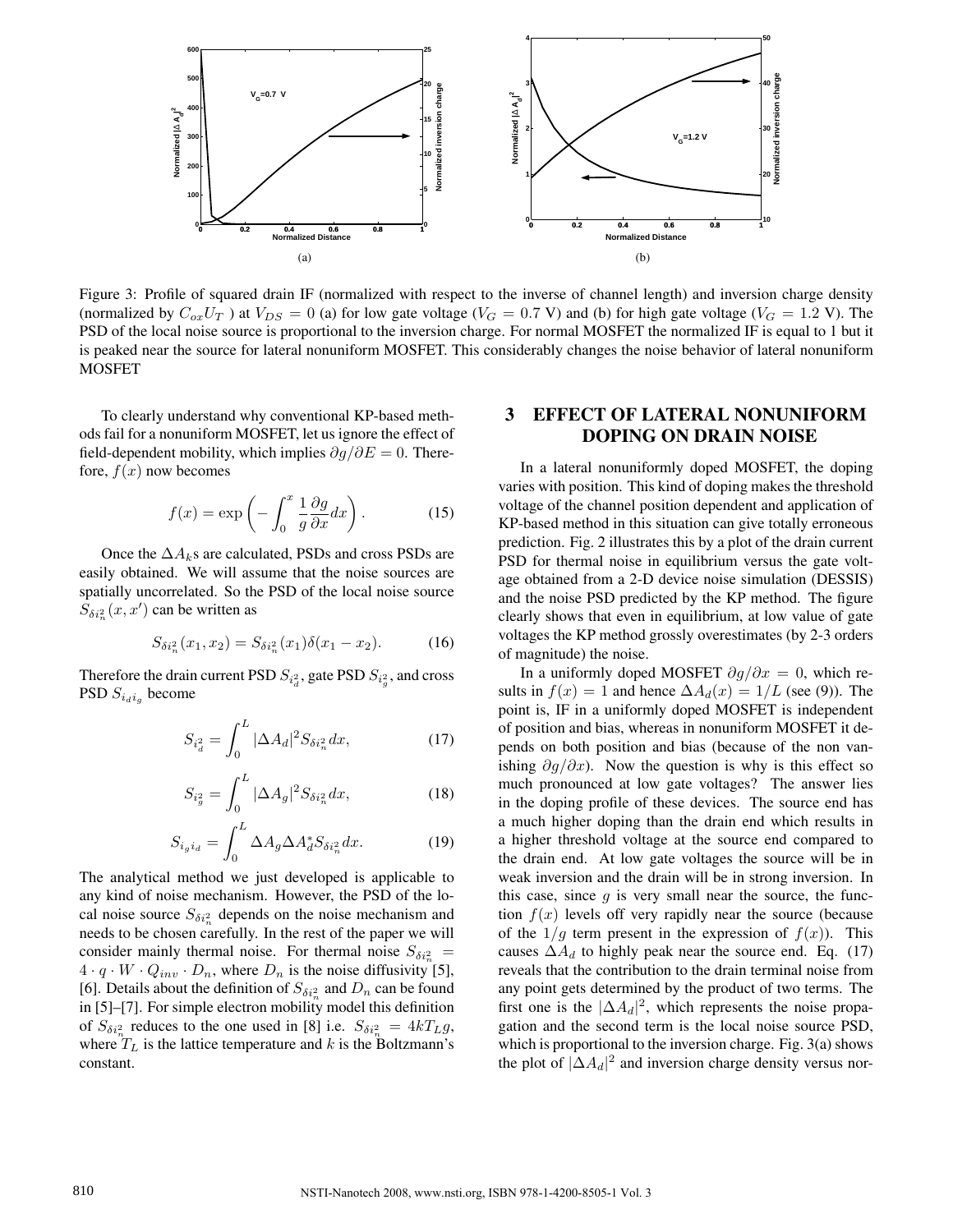

Figure 4: Plot of the imaginary part of  $c_q$  versus drain voltage at (a) low gate voltage ( $V_G = 0.7$  V) and (b) at high gate voltage  $(V<sub>G</sub> = 1.2)$ . KP method is totally incapable of predicting the behavior and even gives a wrong sign



Figure 5: Intuitive explanation of the noise behavior in lateral nonuniform MOSFET. If the effect of distributed doping is lumped in to two transistor, the transistor near the source will have a higher threshold voltage(because of higher doping). At low gate voltages, the source end will be weakly inverted and transistor near drain end will be strongly inverted. As the weakly inverted transistor has a much higher resistance, it follows that the noise current of the total combination will be determined by the weakly inverted transistor

malized position at low gate voltage. Since the drain end is more strongly inverted compared to the source end, the inversion charge towards the drain end is much higher. But these charges do not contribute to the drain PSD because  $|\Delta A_d|^2$  near the drain end is negligible. On the other hand, KP method predicts a  $\Delta A_d$  independent of position (equal to the inverse of the channel length) which assigns the same weight to both strongly inverted region near the drain and weak/moderately inverted region near the source. As the strongly inverted drain region incorrectly gets a much higher weight, KP grossly overestimates the drain noise. Note that when the bias dependent IF is included, our model satisfactorily matches the device simulation as shown in Fig. 2.

## 4 EFFECT OF LATERAL NONUNIFORM DOPING ON CORRELATION COEFFICIENT AND RF NOISE PERFORMANCE

In order to validate our induced gate noise modeling approach, we plot the correlation between drain and induced gate noise,  $c_g$ , defined as  $c_g = S_{i_d i_g} / \sqrt{S_{i_d^2} S_{i_g^2}}$ , as a function of the drain voltage. Fig. 4(a) and Fig. 4(b) show the plots of the imaginary part of  $c_g$  for low and high gate voltages respectively and our model again gives a very good match. Note that this term also behaves considerably different from conventional MOSFET where  $c_q$  saturates to 0.6 in weak inversion [9] and to 0.4 in strong inversion. From these plots, we make two very interesting observations. First one is that KP-based methods [2], [8] for induced gate noise produces even a sign error in the correlation coefficient. This happens because the induced gate current changes sign as one moves from source to drain [2]. Here also a conventional method incorrectly puts a lower weight to the source end, and, since the charge is much higher near the drain end, the total contribution gets dominated by the drain end. But in reality, the gate noise gets dominated by the source end (note that  $\Delta A_d$  is highly peaked near the source, it causes the product of  $\Delta A_d$  and  $\Delta A_g$  determine the sign of  $c_g$ , see (19)). As  $\Delta A_q$  changes sign from source to drain, it is evident that KP method will cause a sign error. The second important observation is that the value of  $c<sub>q</sub>$ , especially in weak inversion and high drain voltage, is higher than that of a uniformly doped MOSFET. This fact has tremendous impact on the RF noise performance of MOSFET.

The minimum noise figure  $F_{min}$  of a MOSFET is given by [10], [11]

$$
F_{min} = 1 + 2\frac{\omega}{\omega_t}\sqrt{\gamma\beta}\sqrt{1 - |c_g|^2},\tag{20}
$$

where  $\gamma$ ,  $\beta$  are the excess noise factor for drain and gate respectively [10], [11]. From (20), it is clear that as  $|c_g|$  gets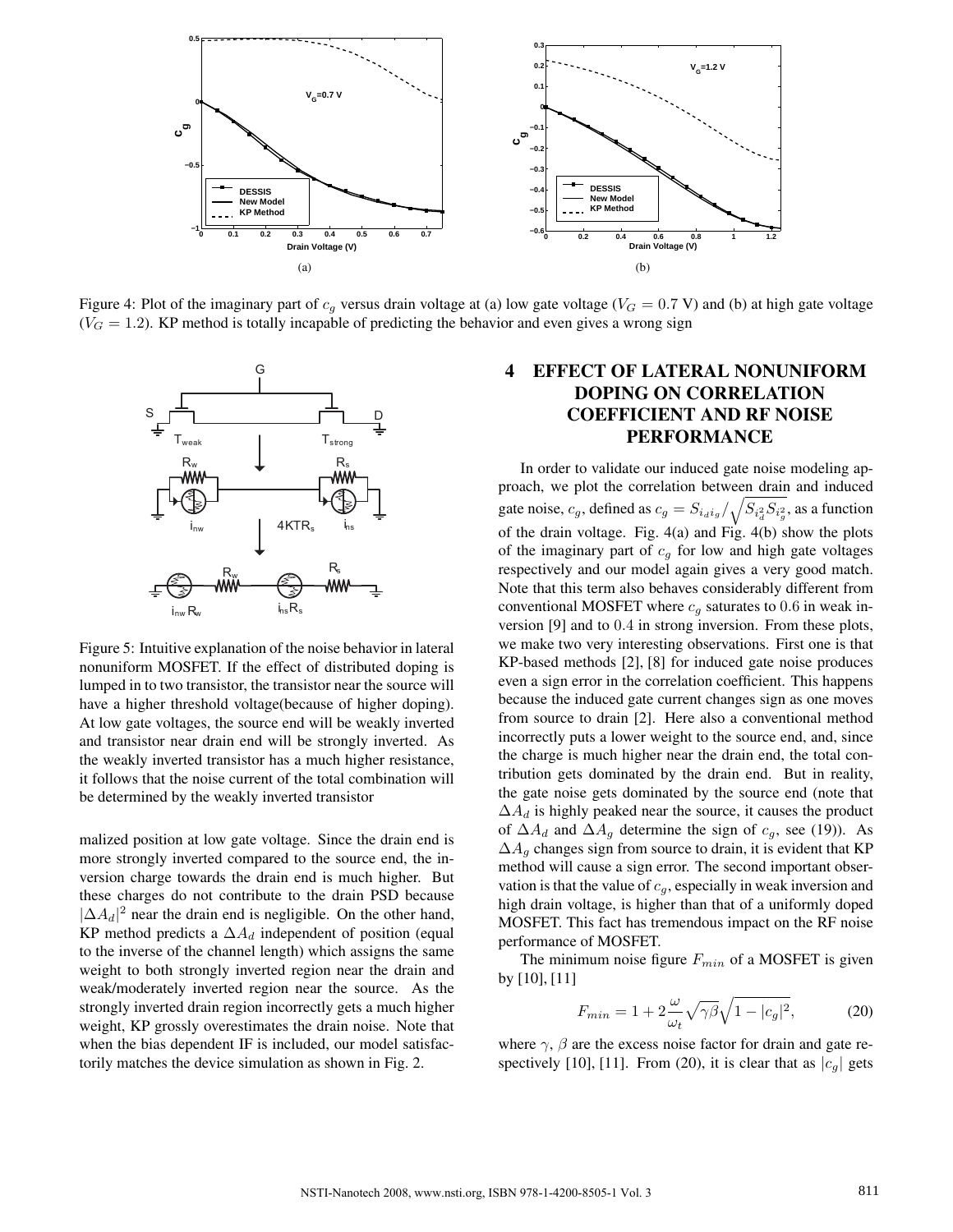

Figure 6: Profile of a) drain impedance field (normalized to the inverse of channel length) b) relative contribution to drain noise over the position ( $|\Delta A_d|^2$   $S_{\delta i_n^2}/S_{i_d^2}$ ) for lateral nonuniformly and uniformly doped MOSFET at  $V_G = 0.7$  V. The plots shows that compared to uniformly doped MOSFET, impedance field is highly localized near the source end and the localization increases as the drain voltage is applied. As a result, in a lateral nonuniform device, only a portion near the source actually generates noise and as the drain voltage increases the fraction of the channel that actually contributes to the noise shrinks

closer to unity in a lateral nonuniform device, this kind of device will have a much smaller minimum noise figure as demonstrated in [12].

In the rest of this Section, we will explain the physical mechanism which causes a very high correlation between drain and gate noise in lateral nonuniform devices. If the effect of distributed doping is lumped into two transistors as shown in Fig. 5, then the transistor near the source will be weakly inverted and the transistor near the drain will be strongly inverted. If the noise current of the weakly inverted transistor is  $i_{nw}$  and the noise current of the strongly inverted transistor is  $i_{ns}$ , the total terminal noise current  $i_{nt}$  would be,

$$
i_{nt} = \frac{R_w}{R_w + R_s} i_{nw} + \frac{R_s}{R_w + R_s} i_{ns},\tag{21}
$$

where  $R_w$  and  $R_s$  are the channel resistances of the weakly and strongly inverted transistor, respectively.

Now, as  $R_w >> R_s$ , the terminal current mainly gets determined by the transistor near the source end which would imply that the impedance field  $\Delta A_d$  is localized near the source. Now what happens if the drain voltage is increased? As  $R_w \gg R_s$ , the channel potential drops mainly across the weakly inverted transistor. The resistance of the weakly inverted channel depends exponentially on the channel potential whereas the strongly inverted transistor has a linear dependence. As a result, the change in the resistance of the weakly inverted transistor  $\Delta R_w$  is much greater than the change in the strongly inverted transistor  $\Delta R_w >> \Delta R_s$ . It makes the impedance field even more strongly localized near the source (see Fig. 6). Fig. 6 also shows the relative contribution to the drain noise from position x (i.e.  $|\Delta A_d|^2 S_{\delta i_n^2}/S_{i_d^2}$ ), which clearly indicates that in a lateral nonuniform device only a portion near the source end actually generates noise and as the drain voltage increases, the fraction of the channel that actually contributes to the noise, shrinks.

Induced gate current originates because the drain noise current generated from a local noise source sets up a fluctuation in the surface potential. Because the nonuniform doping drastically reduces the impedance field  $\Delta A_d$  near the drain, the noise sources located at the drain end are not very efficient in creating a drain noise current which is the cause of induced gate current. As a result  $\Delta A_q$  also becomes localized near the source and this localization increases as the drain voltage increases. Fig. 7 shows the profile of  $\Delta A_g$  and the relative contribution to the gate noise (i.e.  $|\Delta A_g|^2 \tilde{S}_{\delta i_n^2} / S_{i_g^2}$ ) from position  $x$ . This figure clearly indicates that the gate noise contribution is also localized near the source. Notice that the relative gate and drain noise contributions plotted along the channel (Fig. 6(b) and Fig. 7(b)) are almost of the same magnitude and shape, which is the signature of a high correlation between the induced gate and drain noise currents.

Up to this, we have understood that in a lateral nonuniform MOSFET both  $\Delta A_d$  and  $\Delta A_g$  are strongly localized near the source and this localization increases as the drain bias increases. Now consider what happens to  $c<sub>g</sub>$  if  $\Delta A<sub>d</sub>$  and  $\Delta A_g$  are localized at some point  $x_0$ . Then the contribution to the PSDs and cross PSDs comes mainly from a region  $\Delta x_0$ around  $x_0$ . Therefore,  $S_{i_d^2} = |\Delta A_d(x_0)|^2 S_{\delta i_n^2}(x_0) \Delta x_0, S_{i_g^2} =$  $|\Delta A_g(x_0)|^2 S_{\delta i_n^2}(x_0) \Delta x_0$  and  $S_{i_g i_d} = \Delta A_g(x_0) \Delta A_d^*(x_0)$  $S_{\delta i_n^2}(x_0) \Delta x_0$ . From the definition of  $c_g$ , it follows that  $c_g \approx$  $-j$ , meaning that induced gate and drain noise currents are fully correlated  $(c_q$  is purely imaginary because of the capacitive coupling occurring between channel noise and the gate). This result is also very intuitive. Had there been a single noise source in the channel, drain and gate noise would have been fully correlated (because they originate from the same noise source) and localized impedance fields actually turns the situation in the channel closer to this ideal one.